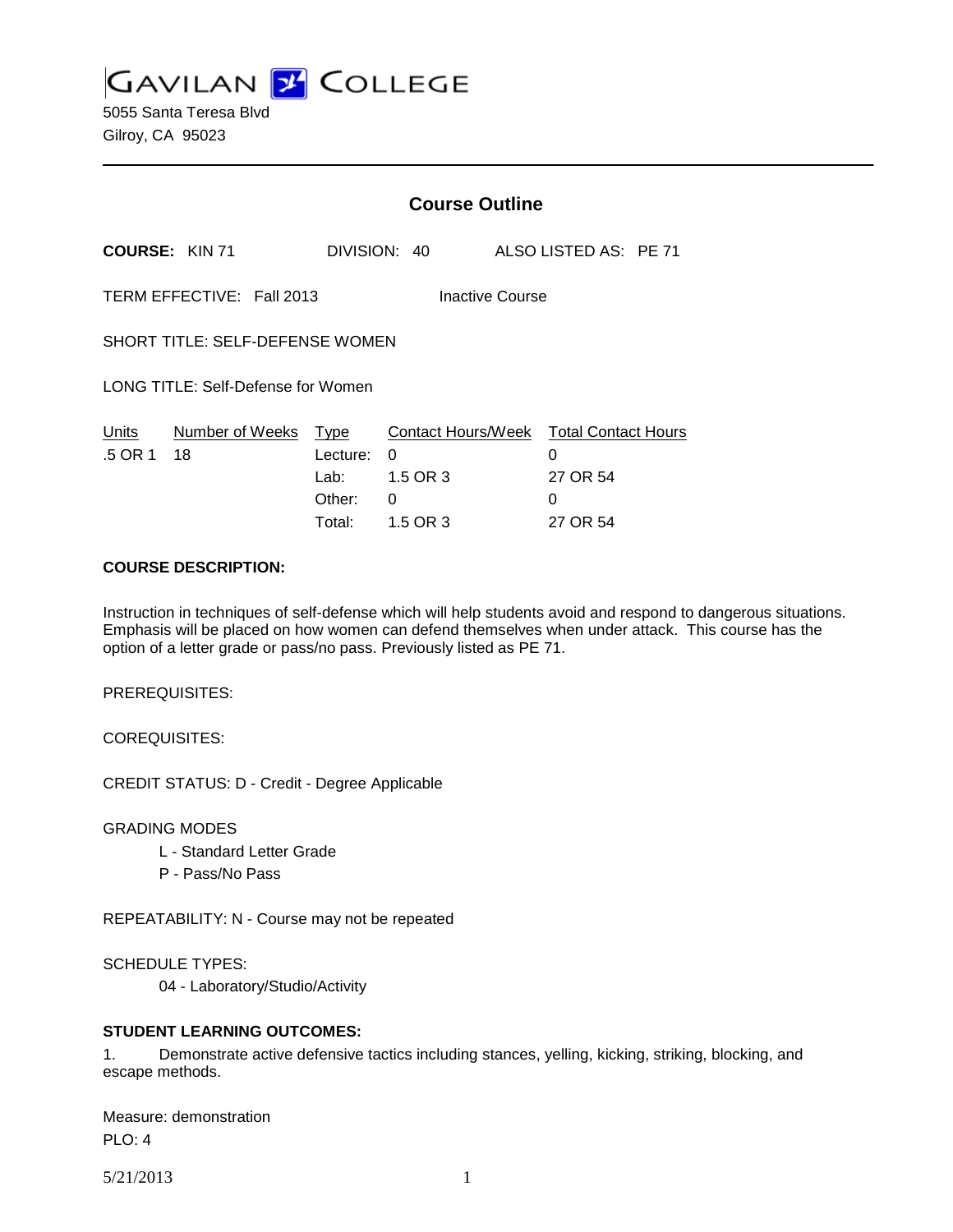ILO: 7,2,4,1 GE-LO: E1 Year Assessed:

2. Recognize options employed in various types of confrontational situations and determine how and why to make a decision to resist or not.

Measure: role playing, discussion, exam PLO: 4 ILO: 7,2,1,4,6 GE-LO: A2,E1 Year Assessed:

3. Examine and formulate preventative measures in various environments (while at home, in a parking lot, on campus, while on a date, and traveling away from home).

Measure: role playing, discussion PLO: 4 ILO: 7,2,1,4,6 GE-LO: A1,A2,E1 Year Assessed:

## **CONTENT, STUDENT PERFORMANCE OBJECTIVES, OUT-OF-CLASS ASSIGNMENTS**

Inactive Course: 03/11/2013

4.5 - 9 Hours

Discussion of course syllabus and grading, as well as course expectations. Introduction to warm ups. Presentation on verbal and physical exercises, such as the heel palm strike, eye strike, and elbow and knee to groin strike.

SPO: Students will execute proper warm up techniques. They will demonstrate the strikes presented in class.

## 7.5 - 15 Hours

Information provided on setting boundaries. Different verbal tacks to dealing with unwanted boundary intrusion will be presented. Continue practicing strikes. A variety of situations and scenarios will be presented in which the student will determine a verbal response and method of action.

SPO: Students will discuss setting and communicating their boundary. Students will participate in various situations. They will select a method of action and perform the correct technique.

### 4.5 - 9 Hours

Proper kicking techniques, such as the sidekick, will be introduced and practiced. Continue drilling on strikes and kicks.

SPO: Students will demonstrate three types of kicks used for self-defense. They will incorporate strikes and kicks during a variety of practice situations.

9 - 18 Hours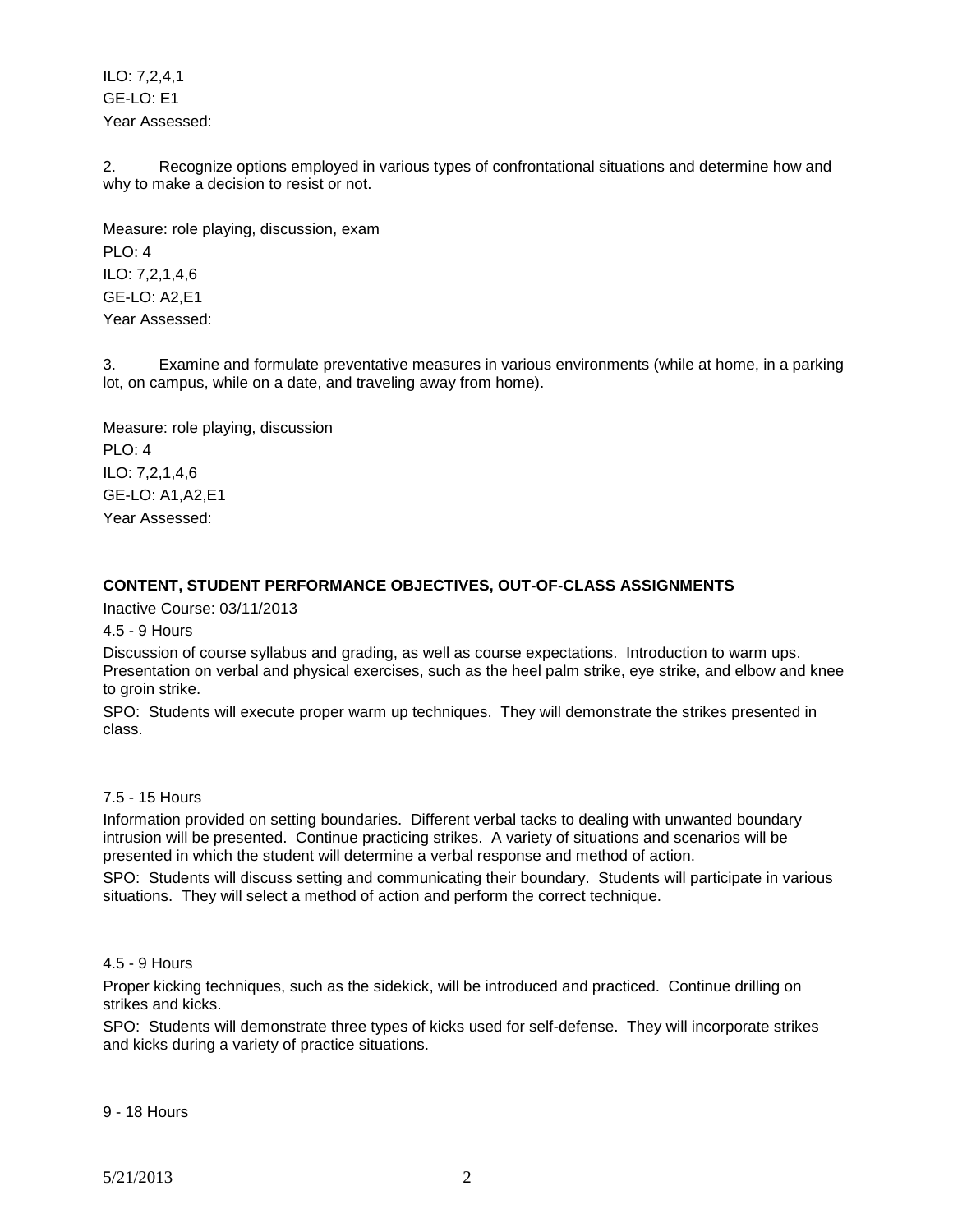A variety of practice opportunities will be provided for the students to utilize their striking and kicking techniques. Real life type situations will also be presented for practice purposes. Discussion on empowerment and what this means for each individual. Review of different situations and scenarios. SPO: The student will select the correct course of action for each situation presented based on the boundaries they have set for themselves.

2 Hours

Final.

Note:

This is a skill building class. Students who repeat the class will have the opportunity to improve and/or strengthen their skill development.

# **METHODS OF INSTRUCTION:**

Demonstration, paired and group practice.

# **METHODS OF EVALUATION:**

CATEGORY 1 - The types of writing assignments required: Percent range of total grade: 0 % to 0 %

If this is a degree applicable course, but substantial writing assignments are not appropriate, indicate reason:

Course primarily involves skill demonstration or problem solving

CATEGORY 2 -The problem-solving assignments required: Percent range of total grade: 0 % to 0 %

CATEGORY 3 -The types of skill demonstrations required: Percent range of total grade: 35 % to 60 % Performance Exams

CATEGORY 4 - The types of objective examinations used in the course: Percent range of total grade: 0 % to 10 % Multiple Choice True/False Matching Items Completion

Other: short answer

CATEGORY 5 - Any other methods of evaluation: Percent range of total grade: 40 % to 60 %

Requires student participation.